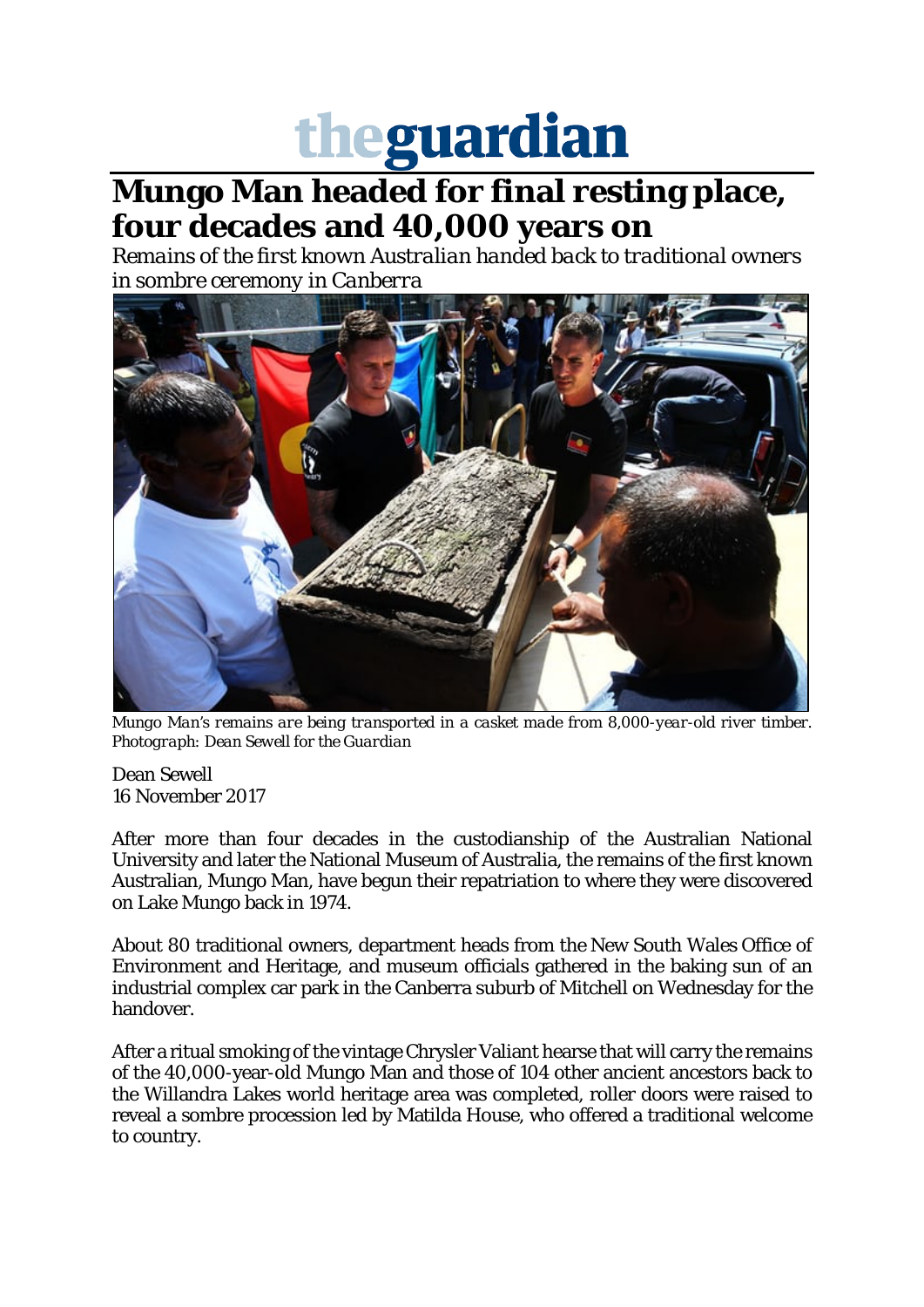Speaking at the ceremony was a 64-year-old Barkandji elder, Warren Clark from Mildura, who said: "I'd like to thank all the scientific people, and in particular Jim Bowler, for helping us to understand our people …

"The journey of repatriation had been an emotional one for me," he said, wiping his brow and pointing across the expanse of the desolate car park. "This is not home for me, it is not home for our ancestors, either – and I'm sure their spirits won't rest until they are buried back on our land.

"Today holds great significance for the Barkandji clan and other tribal groups. When I arrived this morning, my stomach was bubbling with emotion … Our people have had enough, it is time for them to go home."



*The remains of Mungo Man and the bones of 104 ancient ancestors were delivered back to the traditional owners. Photograph: Dean Sewell for the Guardian*

Present and also along for the three-day repatriation journey was Dr Jim Bowler, 88, the Australian National University geomorphologist who discovered the remains of Mungo Man on 26 February 1974.

"It is an amazing day and a privilege to be part of," he said, adding: "A man of my age could fall off the perch at any moment – I'm running out of time."

Humour aside, Bowler admonished authorities for the near-collapse of the repatriation process. "There was huge neglect from the state and federal governments," he said."If there was a message left behind by Mungo, it would be learning from each other."

Holding back emotion, the Mutthi Mutthi elder Auntie Mary said: "We are relieved but it is also a sad day for our people … We've worked with the scientists, we've walked